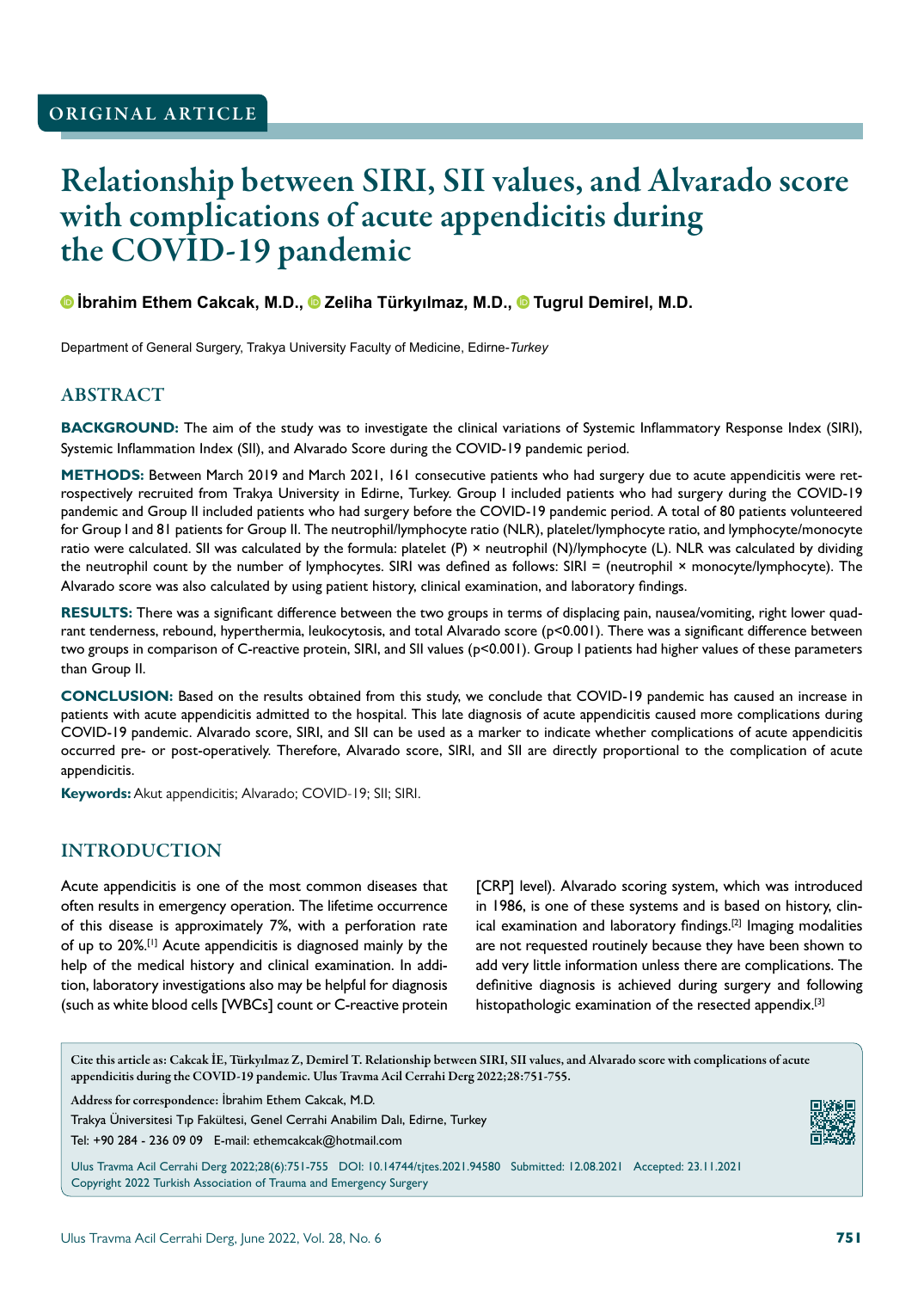Any failure to diagnose acute appendicitis can result in delay of the surgical treatment, which results in many complications such as perforation, abscess and sepsis. Therefore, the delay in diagnosis means that increasing morbidity and mortality for acute appendicitis patients.<sup>[4]</sup>

From the moment of its discovery in December 2019, coronavirus disease 2019 (COVID-19) infections began a rapid exponential growth. On March 11, 2020, the World Health Organization declared the outbreak a global pandemic.<sup>[5]</sup> The unprecedented global crisis resulting from the coronavirus pandemic imposed a large burden on medical systems worldwide. As a result of this, there has been a decrease in hospital visits of patients who complain of acute abdominal symptoms. Because of this delay in emergency rooms visits, there was a lower ratio of acute abdomen cases and a higher ratio of complicated surgical cases observed worldwide by the surgeons during the COVID 19 pandemic.

The systemic inflammatory response index (SIRI), which is usually evaluated based on peripheral blood-based parameters, (e.g., lymphocytes, C-reactive protein, monocytes, neutrophil, or platelet count) has been reported to independently associate with oncologic outcomes in various cancers.<sup>[6,7]</sup> SIRI is calculated by (N×M)/L, where the N, M, and L represent neutrophil, monocyte, and lymphocyte counts, respectively. Several of these parameters have been converted to ratios, such as the neutrophil to lymphocyte ratio (NLR),<sup>[8]</sup> platelet to lymphocyte ratio  $(PLR),$ <sup>[9]</sup> and lymphocyte to monocyte ratio (LMR), [10] which have been broadly found to be important prognosis predictors. SIRI is usually associated with oncologic diseases in many studies; however, there is no study to evaluate the SIRI for the acute appendicitis.

Systemic immune-inflammation index (SII) is calculated by (N×P)/L, where N, P, and L represent neutrophil, platelet, and lymphocyte counts, respectively. SII is associated with some malignant tumors such as metastatic renal cell cancer and metastatic castration resistant prostate cancer.[11] Compared with the biomarkers of NLR, LMR, and PLR, the SII may comprehensively reflect the balance between the host immune and the inflammatory condition.

We aimed to evaluate the local impact of the COVID 19 pandemic on the emergency presentation of acute appendicitis by comparing SIRI, SII, and Alvarado score in Trakya University Hospital.

# MATERIALS AND METHODS

#### **Patients**

This study was approved by the local Ethics Committee of the Trakya University, Edirne, Turkey. Written informed consent was obtained from each participant in accordance with the institutional guidelines. Between March 2019 and March 2021,

161 consecutive patients who had surgery because of acute appendicitis were retrospectively recruited from the Trakya University, Edirne, Turkey. The inclusion criteria for this study were as follows: Must be 18 years of age and older, must have diagnosis of acute appendicitis with the histopathological examination, and no history of any malignant or hematologic disorders. Patients in this study were managed by surgical treatment. We have two groups according to operation date: Group I included patients who had surgery during the COVID-19 pandemic and Group II included patients who had surgery before the COVID-19 pandemic. We have 80 patients in Group I and 81 patients in Group II. We compared complications and inflammatory markers between these two groups. Laparoscopic or open appendectomy was applied randomly to the patients.

## Laboratory Tests

Routine laboratory measurements, including WBC count, neutrophil, lymphocyte, monocyte, and platelet count as well as serum albumin and CRP, were performed before conducting the acute appendicitis diagnostic interventions or treatment. The NLR, PLR, and LMR were calculated. SII was calculated by the formula: platelet (P)×neutrophil (N)/lymphocyte (L). NLR was calculated by dividing the neutrophil count by the number of lymphocytes. SIRI was defined as follows: SIRI = (neutrophil × monocyte)/lymphocyte).

#### Statistical Analysis

A Normal distribution range was controlled by the Shapiro– Wilk test. A Mann–Whitney U test was used for variations that are contrary to the normal distribution range in the comparison of two groups. The relations between qualitative variations were analyzed by Pearson Chi-square test and Fisher's accurate test. Median and quartile values were used for the quantitative variations, and percentage and frequency rates were given for the qualitative variations as descriptive statistical evaluations. P<0.05 was determined to be significant for the all statistical analysis. All statistical analyses were performed using TURCOSA (Turcosa Analytics Ltd Co, Turkey, www.turcosa.com.tr) statistical software program.

# RESULTS

In this study, we have two groups: Group I includes the 80 patients who were operated because of acute appendicitis during the COVID-19 pandemic, from March 2020 to March 2021 and Group II includes the 81 patients who were operated because of acute appendicitis before the COVID-19 period from March 2019 to March 2020.

The mean age for Group I was 32 (range [min:max], 22.3:45] and for Group II is 35 (range [min:max], 25.5–55.5). There is no significant difference between these two groups according to age (p=0.124). Furthermore, there was no significant difference between two groups according to gender (Table 1).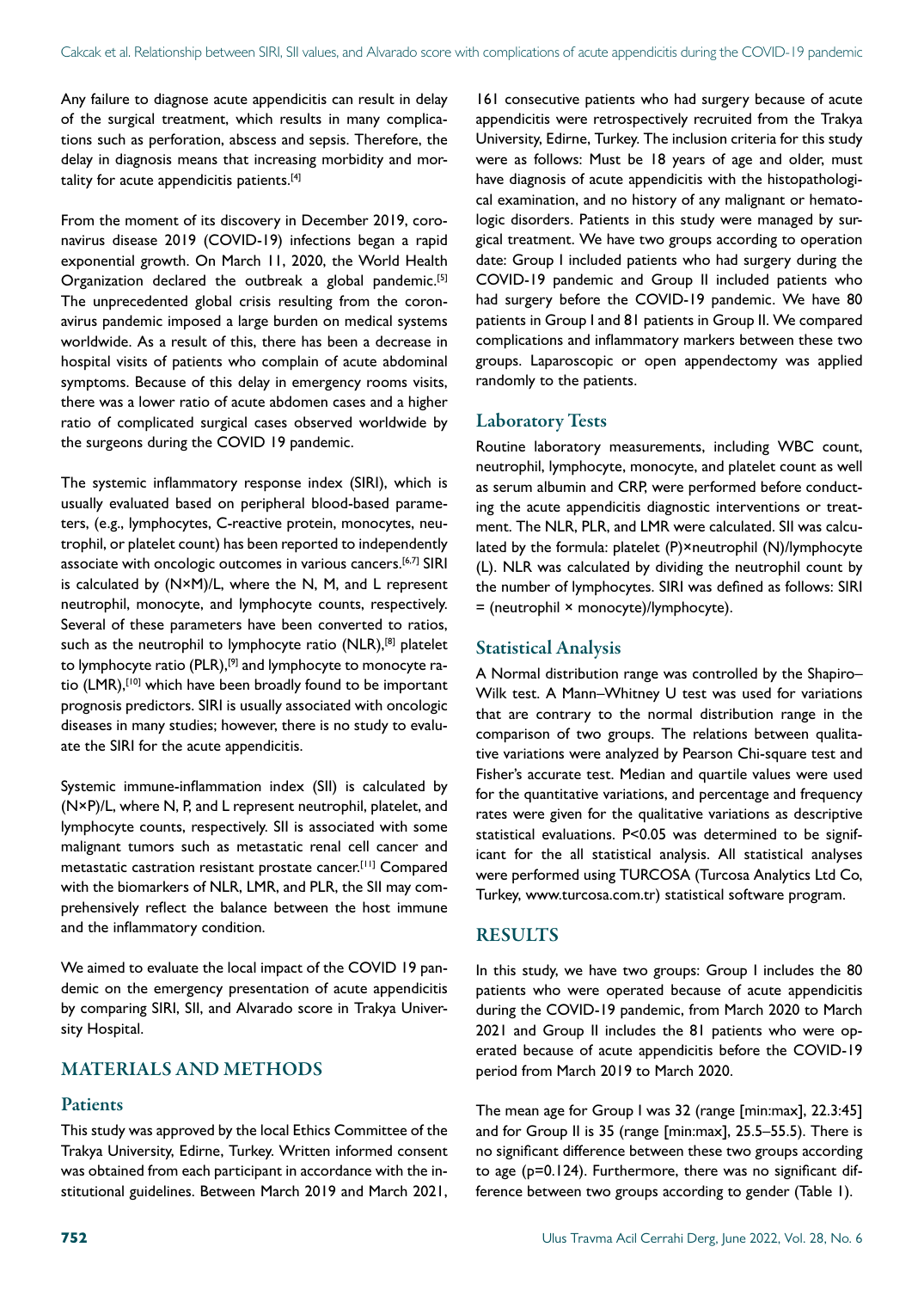| <b>Table 1.</b> Comparison of age and gender between two groups |          |  |
|-----------------------------------------------------------------|----------|--|
| Group I                                                         | Group II |  |

| Age              | $32(22.25 - 45)$ | $35(25.5 - 55.5)$ |
|------------------|------------------|-------------------|
| Male, $n$ $(\%)$ | 55 (68.7)        | 46 (56.7)         |
| Female, $n$ $%$  | 25(31.2)         | 35(43.2)          |

| <b>Table 2.</b> Comparison of surgical technique and perforation |
|------------------------------------------------------------------|
| rate between two groups                                          |

|              | Group I | <b>Group II</b> | p-value |
|--------------|---------|-----------------|---------|
| Laparoscopic | 46.2%   | 81.8%           | < 0.001 |
| Perforation  | 46.1%   | 11.1%           | < 0.001 |

| Table 3.             | Comparison of Alvarado score parameters<br>between two groups |                 |         |  |
|----------------------|---------------------------------------------------------------|-----------------|---------|--|
|                      | Group I                                                       | <b>Group II</b> | p-value |  |
| Displacing pain      | 52.5%                                                         | 22.2%           | < 0.001 |  |
| Loss of appetite     | 31.2%                                                         | 19.7%           | 0.094   |  |
| Nausea/Vomiting      | 46.2%                                                         | 8.6%            | < 0.001 |  |
| Right lower quadrant | 96.2%                                                         | 81.4%           | 0.003   |  |
| tenderness           |                                                               |                 |         |  |
| Rebound              | 80%                                                           | 54.3%           | < 0.001 |  |
| Hyperthermia         | 38.7%                                                         | 7.4%            | < 0.001 |  |
| Leukocytosis         | 92.2%                                                         | 65.4%           | < 0.001 |  |
| Neutrophilia         | 88.7%                                                         | 86.4%           | 0.478   |  |
| Total Alvarado Score | $8(7-9)$                                                      | $6(5-7)$        | < 0.001 |  |

| Table 4. Comparison of inflammatory parameters between |
|--------------------------------------------------------|
| the two groups                                         |

|             | Group I             | <b>Group II</b>    | p-value |
|-------------|---------------------|--------------------|---------|
| <b>CRP</b>  | 45.4 (10.7-84.6)    | $7.7(5.8 - 32.4)$  | < 0.001 |
| NI R        | $7.3(4.7 - 10.9)$   | $5.6(3.2 - 11.2)$  | 0.097   |
| PI R        | 169.9 (125.4-214.3) | 131 (101.7-237.1)  | 0.104   |
| I MR        | $1.65$ (1.11-2.53)  | $2.08(1.23 - 3.5)$ | 0.099   |
| <b>SIRI</b> | $7.8(4.1 - 10.9)$   | $4.3(2-10)$        | < 0.001 |
| SII         | 2.235 (1.155-2.887) | 1.180 (820-2.256)  | < 0.001 |
|             |                     |                    |         |

CRP: C-reactive protein; NLR: Neutrophil to lymphocyte ratio; PLR: Platelet to lymphocyte ratio; LMR: Lymphocyte to monocyte ratio; SIRI: Systemic inflammatory response index; SII: Systemic immune-inflammation index.

There was a significant difference between the two groups in terms of surgical technique and perforation rate (Table 2). There was a significant difference between the two groups in terms of displacing pain, nausea/vomiting, right lower quadrant tenderness, rebound, hyperthermia, leukocytosis, and total Alvarado score. On the other hand, there was no significant difference between two groups in terms of loss of appetite and neutrophilia (Table 3).

The mean CRP value in Group I was 45.4 (10.7–84.6) and in Group II was 7.7 (5.8–32.4) (p<0.001). The mean NLR value in Group I was 7.3 (4.7–10.9) and in Group II was 5.6  $(3.2-11.2)$  (p=0.097). The mean PLR value in Group I was 169.9 (125.4–214.3) and in Group II was 131 (101.7–237.1) ( $p=0.104$ ). The mean LMR value in Group I was 1.65 (1.11– 2.53) and in Group II was 2.08 (1.23–3.5) (p=0.099). The mean SIRI value in Group I was 7.8 (4.1–10.9) and in Group II was  $4.3$  (2-10) ( $p$ <0.001). The mean SII value in Group I was 2235 (1,155–2,887) and in Group II was 1180 (820–2,256) (p<0.001). There was a significant difference between the two groups in terms of SIRI and SII values (Table 4).

#### DISCUSSION

Acute appendicitis is one of the most common diseases that require emergency surgery. Anamnesis, clinical, and physical examinations play main role for the diagnosis of acute appendicitis. In addition, laboratory tests and radiologic imaging techniques can be helpful for definitive diagnosis. Alvarado score system is non-invasive, safe, simple, reliable, and repeatable diagnostic method.[12]

In a study by Canbak and Acar, displacing pain was found in 91.4%, tenderness in the right lower quadrant in 82.8%, loss of appetite in 78.5%, and nausea/vomiting in 61.4% of the patients.<sup>[12]</sup> On the other hand, displacing pain was found 52.5 of Group I and 22.2% of Group II, right lower quadrant tenderness in 96.2% of Group I and 81.4% of Group II, loss of appetite in 31.2% of Group I and 19.7% of Group II, nausea/ vomiting in 46.2% of Group I, and 8.6% of Group II in our study. We conclude that these physical and clinical examination findings were found at a higher rate in Group I than the Group II. The Alvarado score was classified in two groups by Canbak and Acar based on the higher/lower score of 7. We found that Group I had a higher Alvarado score than Group II in our study. Therefore, these findings suggest that, during the COVID-19 pandemic, clinical and physical examination findings were worsened because of late presentation to the hospital.

Lee-Archer et al.<sup>[13]</sup> compared the complication rates of acute appendicitis in the COVID-19 pandemic and corresponding period. Complication rate was 47.9% in during the COVID-19 pandemic and 24.6% in the before the pandemic in their study. The complication rate in COVID-19 period was significantly higher than the corresponding period. In our study, we compared the perforation rates as a complication of acute appendicitis. In Group I, perforation rate was 46.1% and 11.1% in Group II. There was also a significant difference in complication rate between the two groups same as the study by Lee-Archer et al.[13]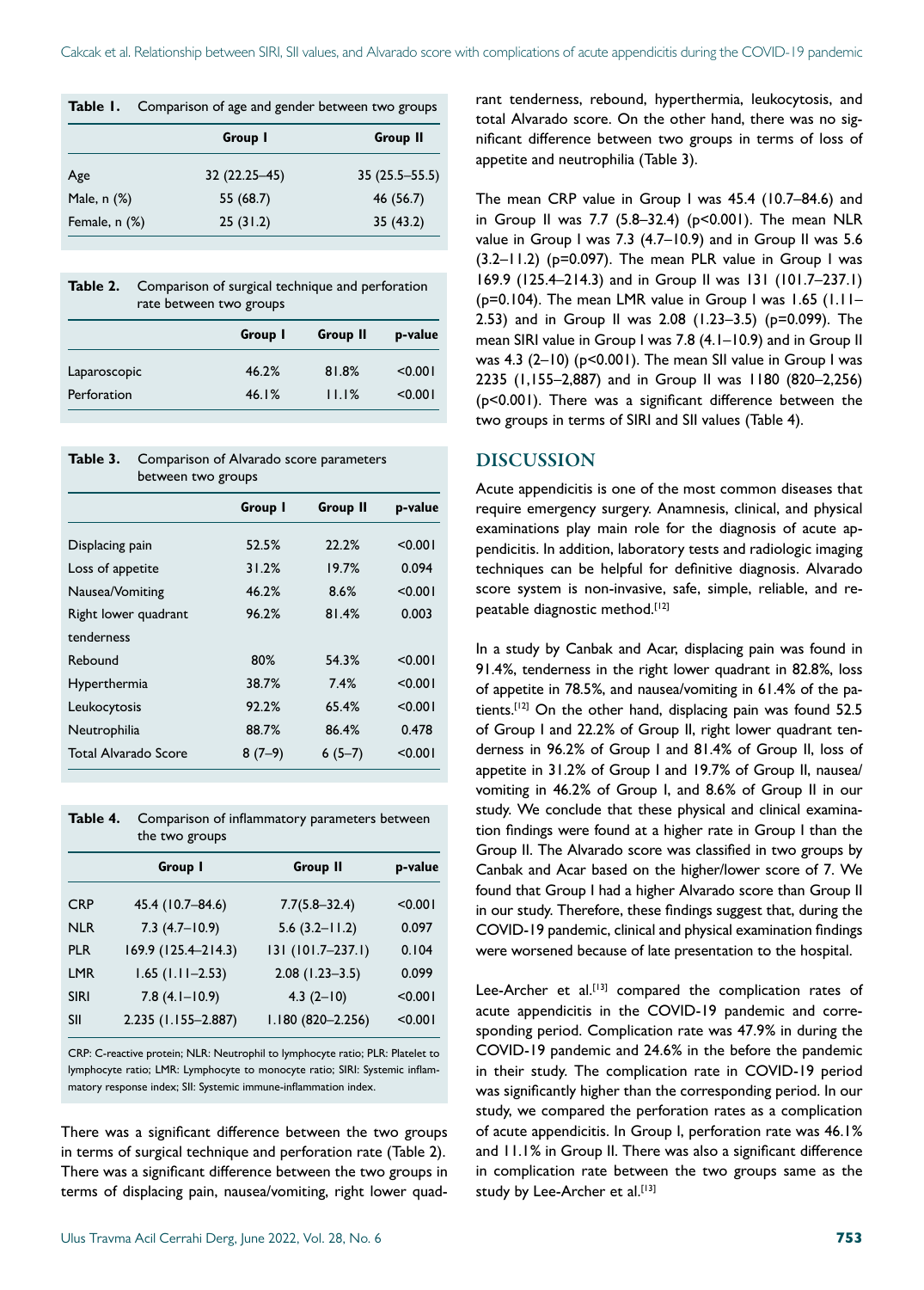Orthopoulos et al.<sup>[14]</sup> also compared the complication rates and treatment modalities of acute appendicitis between the pandemic and non-pandemic period. They found out that laparoscopic appendectomy rate was 97% for the non-pandemic period and 87% for the pandemic period. In our study, the laparoscopic appendectomy rate was 81.8% in Group II and 46.2% in Group I. There may be two causes for the higher rate of open appendectomy during the COVID-19 pandemic. First, the higher rate of complication may cause a difficult exploration laparoscopically. Second, the preference of surgery due to the high risk of COVID-19 infection related to breathing of abdominal gas during laparoscopic surgery.

Inflammatory markers such as NLR, PLR, LMR, SIRI, and SII have been used to evaluate the prognosis of breast cancer. [15,16] They have shown that these inflammatory parameters were associated with poor prognosis of breast cancer but the mechanism was unclear. Another study by Chen et al.<sup>[17]</sup> showed that SIRI might serve as an independent prognostic predictor, and it could be used to better predict the prognosis in patients with localized or locally advanced clear cell renal cell carcinoma. In another study by Wang and Zhu, [18] the prognostic value of SII for gastric cancer was evaluated. They showed that SII may serve as a convenient, low-cost, and noninvasive prognostic marker for patients following radical operation for carcinoma of stomach in gastric cancer. Chen et al.<sup>[19]</sup> showed that elevated SII was correlated with poor OS and recurrence in patients with CRC. They stated that SII was a superior prognostic factor for survival outcome compared to NLR and PLR. In our study, we evaluated CRP, LMR, PLR, NLR, SII, and SIRI between the two groups. There was no significant difference in NLR, PLR, and LMR values between groups. CRP, SIRI, and SII values in Group I was significantly higher than the Group II (p<0.001). Therefore, CRP, SII, and SIRI can be used as a marker to know about the complications of acute appendicitis preoperatively.

# Conclusion

Based on the results obtained from our study, we conclude that the COVID-19 pandemic has caused a late presentation of patients to the hospital. The late diagnosis of acute appendicitis caused more complications during COVID-19 pandemic. Alvarado score, SIRI, and SII can be used as a marker to determine whether the complications of acute appendicitis would occur pre- or post-operatively. Therefore, Alvarado score, SIRI, and SII are directly proportional to the complication of acute appendicitis. A prospective study may give more information about the relationship of these markers with the clinical situation of acute appendicitis such as complications, hospital stay, and treatment modalities.

# Acknowledgment

We would like to acknowledge the www.makaletercume.com for their outstanding scientific proofreading and editing services that was provided for this manuscript.

**Ethics Committee Approval:** This study was approved by the Trakya University Faculty of Medicine Scientific Research Ethics Committee (Date: 14.056.2021, Decision No: 13/19).

**Peer-review:** Internally peer-reviewed.

**Authorship Contributions:** Concept: İ.E.C., Z.T.; Design: İ.E.C., T.D.; Supervision: Z.T., T.D.; Resource: İ.E.C., Z.T., T.D.; Materials: İ.E.C., Z.T., T.D.; Data: İ.E.C.; Analysis: İ.E.C.; Literature search: İ.E.C., Z.T.; Writing: İ.E.C., T.D.; Critical revision: İ.E.C., Z.T., T.D.

**Conflict of Interest:** None declared.

**Financial Disclosure:** The authors declared that this study has received no financial support.

## **REFERENCES**

- 1. Addiss DG, Shaffer N, Fowler BS, Tauxe RV. The epidemiology of appendicitis and appendectomy in the United States. Am J Epidemiol 1990;132:910–25. [\[CrossRef \]](https://doi.org/10.1093/oxfordjournals.aje.a115734)
- 2. Alvarado A. A practical score for the early diagnosis of acute appendicitis. Ann Emerg Med 1986;15:557–6[4. \[CrossRef \]](https://doi.org/10.1016/S0196-0644(86)80993-3)
- 3. Dado G, Anania G, Baccarani U, Marcotti E, Donini A, Risaliti A, et al. Application of a clinical score for the diagnosis of acute appendicitis in childhood: A retrospective analysis of 197 patients. J Pediatr Surg 2000;35:1320–[2. \[CrossRef \]](https://doi.org/10.1053/jpsu.2000.9316)
- 4. Binnebosel M, Otto J, Stumpf M, Mahnken AH, Gassler N, Schumpelick V, et al. Acute appendicitis. Modern diagnostics-surgical ultrasound. Chirurg 2009;80:579–8[7. \[CrossRef \]](https://doi.org/10.1007/s00104-009-1684-1)
- 5. Andersen KG, Rambaut A, Lipkin WI, Holmes EC, Garry RF. The proximal origin of SARS-coV-2. Nat Med 2020;26:450–2[. \[CrossRef \]](https://doi.org/10.1038/s41591-020-0820-9)
- 6. Gu L, Li H, Gao Y, Ma X, Chen L, Li X, et al. The association of platelet count with clinicopathological significance and prognosis in renal cell carcinoma: A systematic review and meta-analysis. PLoS One 2015;10:e0125538. [\[CrossRef \]](https://doi.org/10.1371/journal.pone.0125538)
- 7. Roxburgh CS, McMillan DC. Role of systemic inflammatory response in predicting survival in patients with primary operable cancer. Future Oncol 2010;6:149–6[3. \[CrossRef \]](https://doi.org/10.2217/fon.09.136)
- 8. Pichler M, Hutterer GC, Stoeckigt C, Chromecki TF, Stojakovic T, Golbeck S, et al. Validation of the pre-treatment neutrophil-lymphocyte ratio as a prognostic factor in a large european cohort of renal cell carcinoma patients. Br J Cancer 2013;108:901–7. [\[CrossRef \]](https://doi.org/10.1038/bjc.2013.28)
- 9. Fox P, Hudson M, Brown C, Lord S, Gebski V, De Souza P, et al. Markers of systemic inflammation predict survival in patients with advanced renal cell cancer. Br J Cancer 2013;109:147–5[3. \[CrossRef \]](https://doi.org/10.1038/bjc.2013.300)
- 10. Chang Y, An H, Xu L, Zhu Y, Yang Y, Lin Z, et al. Systemic inflammation score predicts postoperative prognosis of patients with clear-cell renal cell carcinoma. Br J Cancer 2015;113:626–33[. \[CrossRef \]](https://doi.org/10.1038/bjc.2015.241)
- 11. Lolli C, Basso U, Derosa L, Scarpi E, Sava T, Santoni M, et al. Systemic immune-inflammation index predicts the clinical outcome in patients with metastatic renal cell cancer treated with sunitinib. Oncotarget 2016;7:54564–71. [\[CrossRef \]](https://doi.org/10.18632/oncotarget.10515)
- 12. Canbak T, Acar A. Does alvarado score reduce the need for ultrasonography in the diagnosis of acute appendicitis? Niger J Clin Pract 2020;23:764–7[. \[CrossRef \]](https://doi.org/10.4103/njcp.njcp_328_19)
- 13. Lee-Archer P, Blackall S, Campbell H, Boyd D, Patel B, McBride C. Increased incidence of complicated appendicitis during the COVID-19 pandemic. J Paediatr Child Health 2020;56:1313-14. [CrossRef]
- 14. Orthopoulos G, Santone E, Izzo F, Tirabassi M, Pérez-Caraballo AM,